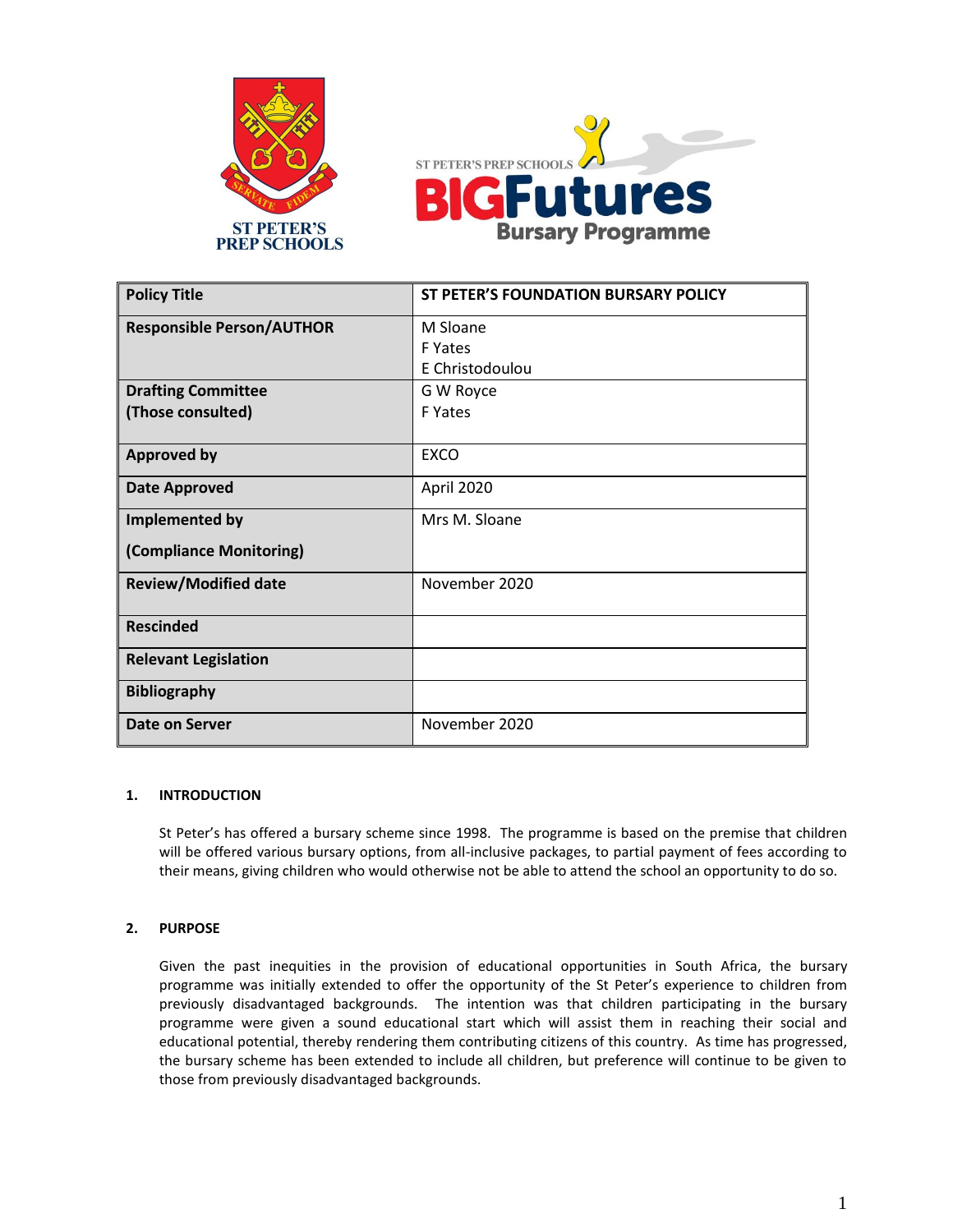# **3. POLICY OBJECTIVES**

- To provide above-average educational opportunities to candidates who can best capitalise on this opportunity
- To ensure that the family profile at St Peter's conforms to a representative range of socio-economic groups
- To extend the opportunity of the St Peter's experience to children from all spectra of society
- To acknowledge the school's responsibility to "Nation Building"
- To contribute to the school's commitment to addressing issues of diversity

# **4. GUIDING PRINCIPLES**

- Allocation of bursaries will be made at the discretion of the School's Executive Bursary Committee provided that the bursary criteria are met.
- Bursaries will be allocated subject to bursary funding availability, as well as the means of the applicant's parents/guardians
- All applications for bursaries will be treated confidentially
- Bursaries will be awarded for the duration of the student's time at St Peter's and re-award for subsequent years will be dependent on successful completion of each academic year
- All students on the bursary programme are expected to be fully involved in the life of the school
- For part-bursary holders, bursaries may not be allocated to pupils where school fees are in arrears

# **5. TYPES OF BURSARIES AVAILABLE**

- Full bursaries or part-bursaries will be offered on a sliding scale, according to the means of the bursary student's parents/guardians
- Bursaries will cover agreed costs up until the end of the Grade 7 year
- The number and extent of bursaries available will be dependent on the amount of money available in the bursary fund
- Donors who contribute funds that represent a full 5-year bursary may stipulate the nature and student eligibility of the bursary.

#### **6. ELIGIBILITY OF STUDENTS**

- Students from Grades 3 to 7 whose parents/guardians cannot afford the full school fees
- Candidates from previously disadvantaged groups should be given preference (unless the full bursary donor has stipulated otherwise)
- Students must satisfy normal admission requirements, with preference given to those showing the strongest academic, sporting or cultural ability. Should two candidates be considered to have the same academic standards, then the committee would give preference to those with superior sporting or cultural skill as well as those who participate actively in community partnership initiatives
- Students who are willing to apply themselves to the best of their ability in all aspects of school life
- Students should be resident in the catchment area in order to participate in all school activities and attend a local high school after Gr 7

#### **7. BURSARY CANCELLATION**

- If the bursary student is excluded or expelled from the school or leaves the school of his/her own volition, the bursary will be cancelled forthwith
- If the student's parents/guardians do not pay the agreed and required fees timeously, the Executive Bursary Committee has the right to suspend/ withdraw the bursary benefits with immediate effect